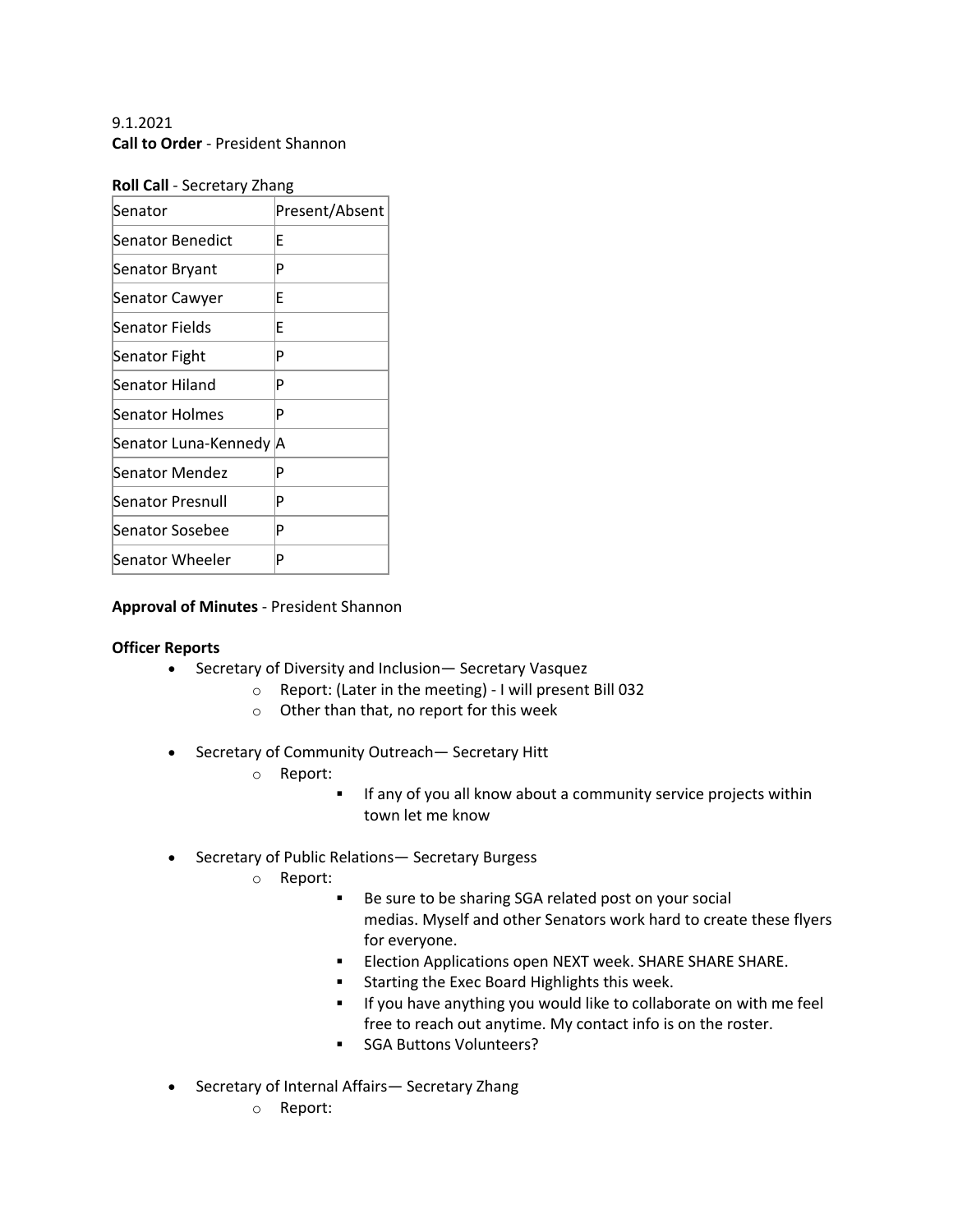- o keep looking for tabling event links on GroupMe for SGA senate election
- o Help Secretary Burgess for exec highlights on social media
- o Passing the connection and help food committee to set up meeting with Chartwell to address the issues
- Secretary of Student Development— Secretary Freeman
	- o Report:
- Secretary of Finance and Administration— Secretary Bolen
	- o Report:
		- § Updated balance: \$7,700 as of 8.31.21
		- § Hopefully we will be informed of our final allotment amount by tomorrow, I will keep you all updated.
		- Committee heads, be thinking of projects or ideas with your members. Let me know ASAP of supplies you will need so I can add it to the budget.
		- Please keep in mind you have to order things 4 weeks in advance.
- Vice President— Vice President Wright
	- o Report:
		- § If you have not signed up for a committee yet, please do so at https://www.signupgenius.com/go/70a044eafaf2fabf94 committee
		- I need senators to volunteer to be committee heads please!
- o Committee reports:
	- **■** Jerry Committee: Senator Fight
		- **•** Plans Jerry day every October
	- § Spirit Committee:  Senator Hiland
		- School spirit through events and student sections
	- § Traffic and Safety Committee: Senator Holmes
		- Public Safety to address traffic and safety concerns on or around campus
		- § Walks with Public Safety once a semester to look for dark places on campus
		- § Parking map
	- § Recycling Committee:  Senator
		- § Promotes recycling
	- § Food Committee: Senator Sosebee
		- § Works with Chartwells to express concerns
- President— President Shannon
	- o Report:
		- §  Arkansas Student Leadership Forum
			- Oct 21-23
			- \$125/person